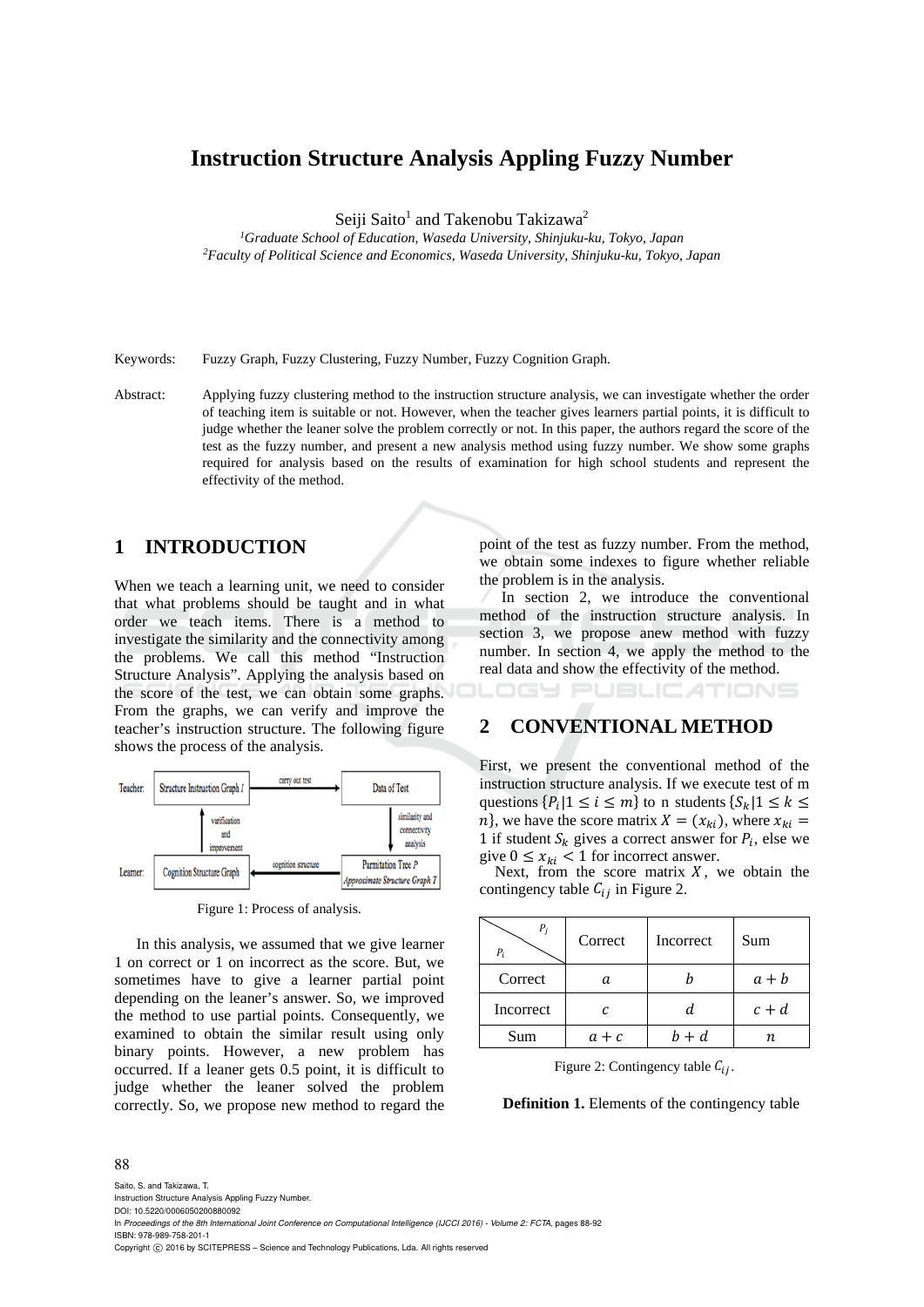$$
a = \sum_{k=1}^{n} \min\{x_{ki}, x_{kj}\}, \qquad b = \sum_{k=1}^{n} \min\{x_{ki}, 1 - x_{kj}\}
$$

$$
c = \sum_{k=1}^{n} \min\{1 - x_{ki}, x_{kj}\}, \qquad d = \sum_{k=1}^{n} \min\{1 - x_{ki}, 1 - x_{kj}\}
$$

According to the contingency table  $C_{ij}$ , we have similarity index  $s_{ij}$  and connectivity index  $t_{ij}$ .

**Definition 2.** Similarity Index

$$
s_{ij} = \frac{a+d}{n} \in [0,1]
$$

From the similarity index  $s_{ij}$ , we have the similarity matrix  $S = (s_{ij})$ . We can evaluate the similsrity among the questions.

**Definition 3.** Connectivity Index

$$
t_{ij} = \frac{a+d}{(a+c) + (c+d)} \in [0,1]
$$

From the Connectivity index  $t_{ij}$ , we have the connectivity matrix  $T = (t_{ij})$ . We can evaluate the connectivity among the questions.

From the similarity matrix *S*, we obtain partition tree P which presents the clustering situation. Also, from the connectivity matrix *T*, we obtain an approximate ternary graph *T\** which presents the relational flow among items. From the partition tree *P* and the approximate ternary graph *T\**, we obtain a cognition structure graph  $\phi^z$ .

# **CIENCE** *A***ND 3 PROPOSAL METHOD**

We propose the method to create membership function to regard the score as fuzzy number.

**Definition 4.** Membership Function of the Score

(i) 
$$
x_{ki} = 0
$$
  $\mu(x) = \begin{cases} 1 & (x = 0) \\ 0 & (x \neq 0) \end{cases}$   
\n(ii)  $x_{ki} = 1$   $\mu(x) = \begin{cases} 1 & (x = 1) \\ 0 & (x \neq 1) \end{cases}$   
\n(iii)  $0 < x_{ki} \le \frac{1}{2}$   $\mu(x) = \max\left\{0, 1 - \frac{1}{x_{ki}} |x - x_{ki}|\right\}$   
\n(iv)  $\frac{1}{2} < x_{ki} < 1$   $\mu(x) = \max\left\{0, 1 - \frac{1}{1 - x_{ki}} |x - x_{ki}|\right\}$ 

The narrower the shape of membership function is, the more accurately the problem represents learner's feature.

Next, we define some operations of fuzzy number because we extend similarity index by operating fuzzy number.

Here,  $\alpha^*$  in the following definitions is the fuzzy set defined by follows.

$$
\mu_{\alpha^*}(x) = \alpha \quad (x \in \mathbb{R})
$$



Figure 3: Example of membership function.

**Definition 5.** Addition of Fuzzy Numbers Let  $x_1^*, x_2^*$  be fuzzy numbers with  $\alpha$ -cuts

 $C_{\alpha}(x_i^*) = [a_{\alpha,i}, b_{\alpha,i}] (\alpha \in \mathbb{R}, 0 \le \alpha \le 1)$ 

then the mean value  $x_1^* + x_2^*$  is;

$$
x_1^* + x_2^* = \bigcup_{\alpha \in [0,1]} \alpha^* \cap C_{\alpha}(x_1^* + x_2^*)
$$
  

$$
C_{\alpha}(x_1^* + x_2^*) = [a_{\alpha,1} + a_{\alpha,2}, b_{\alpha,1} + b_{\alpha,2}]
$$



Figure 4: Example of membership function of addition of fuzzy number.

**Definition 6.** Minimum Value of Fuzzy Numbers

Let  $x_1^*, x_2^*$  be fuzzy numbers with  $\alpha$ -cuts

$$
C_{\alpha}(x_i^*) = [a_{\alpha,i}, b_{\alpha,i}](\alpha \in \mathbb{R}, 0 \le \alpha \le 1)
$$

then the minimum value  $min(x_1^*, x_2^*)$  is;

$$
min(x_1^*, x_2^*) = \bigcup_{\alpha \in [0,1]} \alpha^* \cap C_{\alpha}(\min(x_1^*, x_2^*))
$$
  

$$
C_{\alpha}(\min(x_1^*, x_2^*))
$$
  

$$
= [\min(a_{\alpha,1}, a_{\alpha,2}), \min(b_{\alpha,1}, b_{\alpha,2})]
$$

**Definition 7.** Scalar Multiple of Fuzzy Number Let  $x^*$  be fuzzy number with  $\alpha$ -cuts

 $C_{\alpha}(x^*) = [a_{\alpha}, b_{\alpha}](\alpha \in \mathbb{R}, 0 \le \alpha \le 1)$ then the scalar multiple  $kx^*(k \in \mathbb{R})$  is;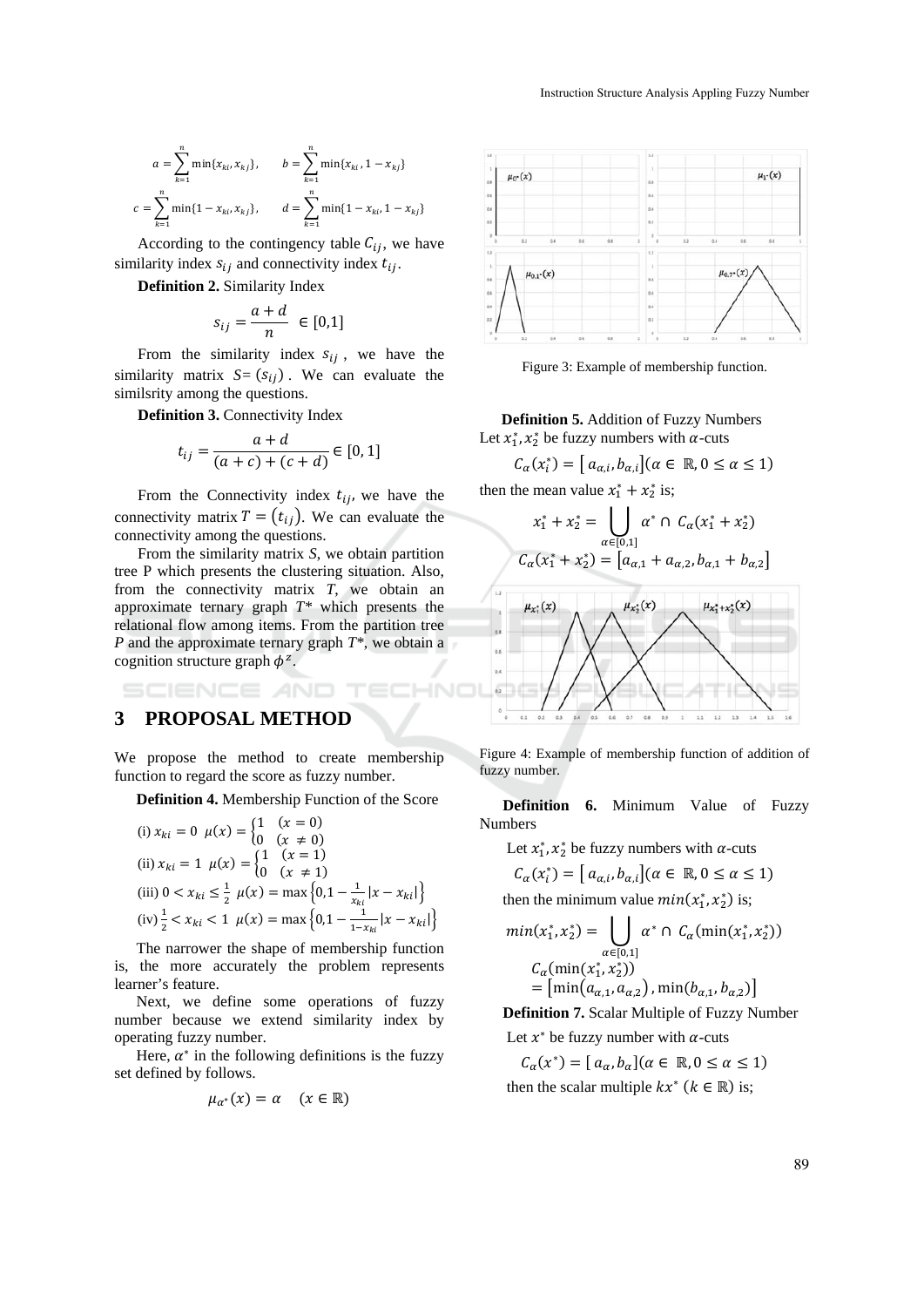$$
kx^* = \bigcup_{\alpha \in [0,1]} \alpha^* \cap C_{\alpha}(kx^*)
$$

$$
C_{\alpha}(kx^*) = [ka_{\alpha}, kb_{\alpha}]
$$

Then, we extend the similarity index  $s_{ij}$ , and similarity matrix  $S = (s_{ij}).$ 

**Definition 8.** Fuzzy Elements of Contingency Table

$$
a^* = \sum_{k=1}^n \min(x_{ki}^*, x_{kj}^*)
$$
  

$$
b^* = \sum_{k=1}^n \min(x_{ki^*}, (1 - x_{kj})^*)
$$
  

$$
c^* = \sum_{k=1}^n \min((1 - x_{ki})^*, x_{kj}^*)
$$
  

$$
d^* = \sum_{k=1}^n \min((1 - x_{ki})^*, (1 - x_{kj})^*)
$$

**Definition 9.** Fuzzy Similarity Index

$$
s_{ij}^* = \frac{1}{n}(a^* + d^*)
$$

From the fuzzy similarity index  $s_{ij}^*$ , we obtain fuzzy similarity matrix  $S^* = (s_{ij}^*)$ .

We'd like to know the reliability of each problem. We define the width index using the width of membership function of similarity index. Then, we define the reliability index normalized value of width index.

#### **Definition 10.** Width Index  $h_{ij}$

Let  $s_{ij}^*$  be fuzzy similarity index with  $\alpha$ -cuts

$$
C_{\alpha}(s_{ij}^*) = [a_{\alpha,i,j}, b_{\alpha,i,j}]
$$

then the reliability index  $h_{ij}$  is;

$$
h_{ij} = b_{0,i,j} - a_{0,i,j} \in [0,2]
$$

**Definition 11.** Reliability Index  $r_{ii}$ 

$$
r_{ij} = \frac{2 - h_{ij}}{2} \in [0, 1]
$$

From the relativity matrix and reliability matrix, we obtain fuzzy relativity index and fuzzy relativity matrix as follows.

**Definition 12.** Fuzzy Relativity Index  $\tilde{r}_{i}$ 

$$
\widetilde{r_{ij}} = \min\{t_{ij}, r_{ij}\}
$$

From fuzzy relativity index, we can obtain fuzzy relativity matrix. Finally, we make fuzzy cognition graph  $\phi^{z*}$  from cognition graph  $\phi^z$ , and fuzzy reliability index. We alter the gridlines of the items of cognition graph  $\phi^z$  depending on each reliability index  $\tilde{r}_{ij}$  ( $i = j$ ) as follows.

If  $\frac{3}{4} \leq \tilde{r}_u < 1$ , then the gridline is bold line. If  $\frac{1}{2} \leq \widetilde{r}_{\mathfrak{u}} < \frac{3}{4}$  $\frac{3}{4}$ , then the gridline is normal line. If  $\frac{1}{4} \leq \widetilde{r}_{u} < \frac{1}{2}$  $\frac{1}{2}$ , then the gridline is narrow line. If  $0 \leq \widetilde{r_u} < \frac{1}{4}$  $\frac{1}{4}$ , then the gridline is dotted line.

## **4 CASE STUDY**

As the case study of the instruction structure analysis, we carried out test subject to 43 tenth grade students in a high school attached to a university. The contents of the test are Logic and Propositions.

We gave students an examination as shown in table 1. Then we got score matrix  $X$  from the result of the test in figure 5.

Table 1: Questions.

| $\mathbf{1}$   | I. Let $A = \{1,2,3\}$ . List all subsets of A.                                                                  |
|----------------|------------------------------------------------------------------------------------------------------------------|
|                | <i>II</i> . <i>Let</i> $U = \{n \mid n \in \mathbb{R}, n \leq 20\}$ ,                                            |
|                | $A = \{n   n \in U \text{ and } n \text{ is even number}\},\$                                                    |
|                | $B = \{n   n \in U \text{ and } n \text{ is multiple of } 3\},\$                                                 |
|                | $C = \{n   n \in U \text{ and } n \text{ is multiple of } 5\}.$ Find:                                            |
|                | $(i)$ $\overline{A \cap B}$                                                                                      |
| $\frac{2}{3}$  | $(ii)$ $\overline{A \cup B}$                                                                                     |
|                | $(iii)$ $A \cap B \cap C$                                                                                        |
| 5              | $(iv)$ $(\overline{A} \cup \overline{B}) \cap C$                                                                 |
|                | III. Let condition p, q be the follows. Write that it                                                            |
|                | means a necessary condition, sufficient condition or                                                             |
|                | necessary and sufficient condition.                                                                              |
| 6              | ( <i>i</i> ) $p: x = y$ , $q: x^2 = y^2$ .                                                                       |
| $\overline{7}$ | ( <i>ii</i> ) $p: x + y > 2, q: x > 1$ and $y > 1$                                                               |
| $\overline{8}$ | IV.<br>Write the<br>inverse<br>converse.<br>and                                                                  |
|                | contrapositive of the following statement.                                                                       |
|                | $P: a + b > 0 \Rightarrow a > 0$ and $b > 0$ $(a, b \in \mathbb{R})$                                             |
|                | V.40 students are in a classroom. We asked them                                                                  |
|                | whether they like Mathematics and they are good at                                                               |
|                | Mathematics. 35 students answered I<br>like                                                                      |
|                | Mathematics. 29 students answered I'm good at                                                                    |
|                | Mathematics. 35 students answered I don't like and                                                               |
|                | am not good at Mathematics.                                                                                      |
| 9              | (i) Find number of students who answer I like and                                                                |
|                | am good at Mathematics.                                                                                          |
| 10             | (ii) Find number of students who answer I like                                                                   |
|                | Mathematics but I am not good at Mathematics.                                                                    |
| 11             | VI. Proof the following proposition.( $n \in \mathbb{Z}$ )<br>If $n^2$ is multiple of 2 then n is multiple of 2. |
| 12             | VII. Proof the following proposition.                                                                            |
|                | $\sqrt{2}$ is irrational number.                                                                                 |
| 13             | VIII. Proof the following proposition.                                                                           |
|                | $\sqrt{2} + \sqrt{3}$ is irrational number.                                                                      |
|                |                                                                                                                  |

From the score matrix  $X$ , we obtained similarity matrix  $S$  in figure 6 and connectivity structure matrix  $T$  in figure 7.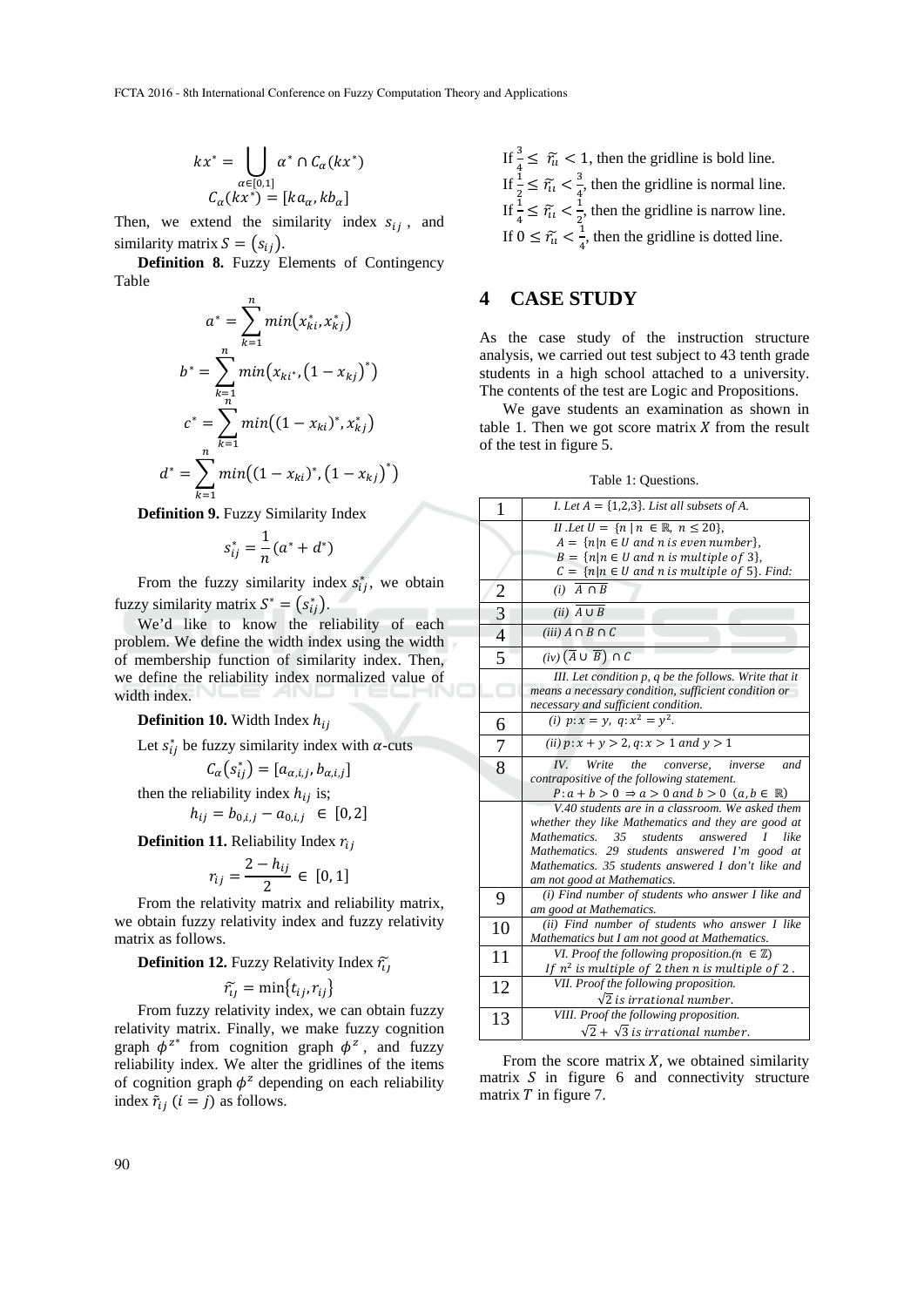From similarity structure matrix  $S$ , we obtain partition tree  $P$  in figure 8.

| 5 <sub>b</sub> |     |     |  | 6 | ×            | 10 | 11  | 12       | 13       |
|----------------|-----|-----|--|---|--------------|----|-----|----------|----------|
|                |     |     |  |   |              |    |     |          |          |
|                |     |     |  |   | 0.2          |    |     | 1 0.8667 | $\theta$ |
|                |     |     |  |   |              |    |     |          | 0.8      |
| 41             |     |     |  |   |              |    |     | 1 0.8667 | . .      |
| 42             | 0.8 | 0.8 |  |   | $0 \ 0.6667$ |    |     |          |          |
| 43             |     | ٥l  |  |   |              |    | 0.8 |          | 0.7      |

Figure 5: Score matrix  $X$ .

| g<br>10<br>5<br>6<br>8<br>11<br>12<br>1<br>0.73 0.719 0.772 0.772 0.755 0.777 0.481<br>0.73<br>1 0.772 0.772 0.781<br>0.74<br>0.73<br>1 0.781 0.772<br>0.74<br>0.73 0.719 0.847 0.847 0.755 0.772 0.481<br>0.772<br>$\overline{3}$<br>0.772 0.781<br>0.74<br>0.73<br>0.73 0.719 0.781 0.781 0.755 0.772 0.481<br>1 0.772 | 13             |
|--------------------------------------------------------------------------------------------------------------------------------------------------------------------------------------------------------------------------------------------------------------------------------------------------------------------------|----------------|
|                                                                                                                                                                                                                                                                                                                          |                |
|                                                                                                                                                                                                                                                                                                                          |                |
|                                                                                                                                                                                                                                                                                                                          |                |
|                                                                                                                                                                                                                                                                                                                          |                |
| 0.74<br>0.73<br>0.73 0.719 0.772 0.772 0.755 0.777 0.481<br>0.772 0.772<br>0.781<br>$\overline{1}$                                                                                                                                                                                                                       |                |
| 51<br>0.73<br>0.74<br>0.74<br>0.73 0.719<br>0.74<br>0.74<br>0.74<br>0.74<br>$\mathbf{1}$<br>0.74                                                                                                                                                                                                                         | $0.74$ $0.481$ |
| 6<br>0.73<br>0.73<br>0.73<br>0.73<br>0.93 0.719<br>0.73<br>0.73<br>0.73<br>0.73<br>$\overline{1}$                                                                                                                                                                                                                        | $0.73$ $0.481$ |
| 0.73<br>0.93<br>1 0.719<br>0.73<br>0.73<br>0.73<br>0.73<br>0.73<br>0.73<br>0.73                                                                                                                                                                                                                                          | $0.73$ $0.481$ |
| 8<br>0.719 0.719 0.719 0.719 0.719 0.719 0.719 1 0.719 0.719 0.719 0.719 0.481                                                                                                                                                                                                                                           |                |
| 9l<br>0.772 0.847 0.781 0.772<br>0.74<br>0.73<br>0.73 0.719<br>1 0.977 0.755 0.772 0.481                                                                                                                                                                                                                                 |                |
| 0.73  0.73  0.719  0.977<br>1 0.755 0.772 0.481<br>0.74<br>10 0.772 0.847 0.781 0.772                                                                                                                                                                                                                                    |                |
| 11<br>0.73<br>0.755 0.755 0.755 0.755<br>0.74<br>0.73 0.719 0.755 0.755 1 0.755 0.481                                                                                                                                                                                                                                    |                |
| 12 0.777 0.772 0.772 0.777<br>0.73 0.719 0.772 0.772 0.755<br>0.73<br>0.74                                                                                                                                                                                                                                               | 1 0.481        |
| 0.481<br>$0.481$ $0.481$<br>13 <sup>1</sup><br>0.481<br>0.481 0.481 0.481 0.481<br>0.481<br>0.481<br>0.481 0.481                                                                                                                                                                                                         | $\blacksquare$ |

Figure 6: Similarity matrix  $S$ .

|    |     | $\mathbf{z}$                                                         | $\overline{\mathbf{3}}$ | $\sim$ | 5                           | - 5 |                     | 78          | 9            |                   |                | $0 \t 11 \t 12$                                                     | 13 |
|----|-----|----------------------------------------------------------------------|-------------------------|--------|-----------------------------|-----|---------------------|-------------|--------------|-------------------|----------------|---------------------------------------------------------------------|----|
|    |     |                                                                      |                         |        |                             |     |                     |             |              |                   |                | 1 0.544 0.558 1 0.523 0.553 0.542 0.642 0.529 0.54 0.56 0.649       |    |
|    |     | $1 \quad 1$                                                          |                         |        | 1 1 1 1 1 1 1               |     |                     |             |              |                   |                | $1 \quad 1 \quad 1$                                                 |    |
|    |     |                                                                      |                         |        |                             |     |                     | $1 \quad 1$ |              |                   | $\overline{1}$ |                                                                     |    |
|    |     |                                                                      |                         |        |                             |     |                     |             | $\mathbf{1}$ |                   |                |                                                                     |    |
|    |     |                                                                      |                         |        |                             |     |                     |             |              |                   |                | 5 0.548 0.644 0.557 0.565 1 0.565 0.574 0.661 0.6 0.592 0.598 0.538 |    |
|    |     | 0.667 0.629 0.651 1 0.65 1 1 1 0.66 0.652 0.664 0.665                |                         |        |                             |     |                     |             |              |                   |                |                                                                     |    |
|    |     | $1 - 1 - 1$                                                          |                         |        | $1 \quad 1 \quad 1 \quad 1$ |     |                     |             |              | 1 0.652 0.644 1 1 |                |                                                                     |    |
|    |     | 0.658 0.564 0.559 0.594 0.549 0.607 0.553 1 0.598 0.617 0.669 0.639  |                         |        |                             |     |                     |             |              |                   |                |                                                                     |    |
|    |     |                                                                      |                         |        |                             |     |                     |             |              |                   |                |                                                                     |    |
|    |     |                                                                      | $1 - 1$                 |        |                             |     |                     |             | 111          |                   |                |                                                                     |    |
|    |     | 11 0.668    1 0.661    0.644    1 0.657    0.665    1 0.669    0.662 |                         |        |                             |     |                     |             |              |                   |                |                                                                     |    |
| 12 |     | $1 \t1 \t1 \t1$                                                      |                         |        |                             |     | $1 \quad 1 \quad 1$ |             | $\sim$       |                   |                |                                                                     |    |
| 13 | - 0 | 0                                                                    | $\circ$                 |        |                             |     |                     |             |              |                   |                |                                                                     |    |

Figure 7: Connectivity matrix  $T$ .



Figure 8: Partition tree P.

On the other hand, from the connectivity structure graph  $T$ , we obtained approximate ternary graph  $T^*$  in figure 9.

Summarizing the partition tree  $P$  and the approximate ternary graph  $T^*$ , we have obtained the cognition structure graph  $\phi^z$  in figure 10.



Figure 9: Approximate ternary graph  $T^*$ .



Figure 10: Cognition structure graph  $\phi^z$ .

To compute the reliability index, we obtained reliability matrix  $R$  in figure 11.

From connectivity structure matrix *T* and reliability matrix  $R$ , we obtained fuzzy connectivity structure matrix in figure 12.

Finally, we obtained fuzzy cognition graph  $\phi^{z*}$ in figure 13.